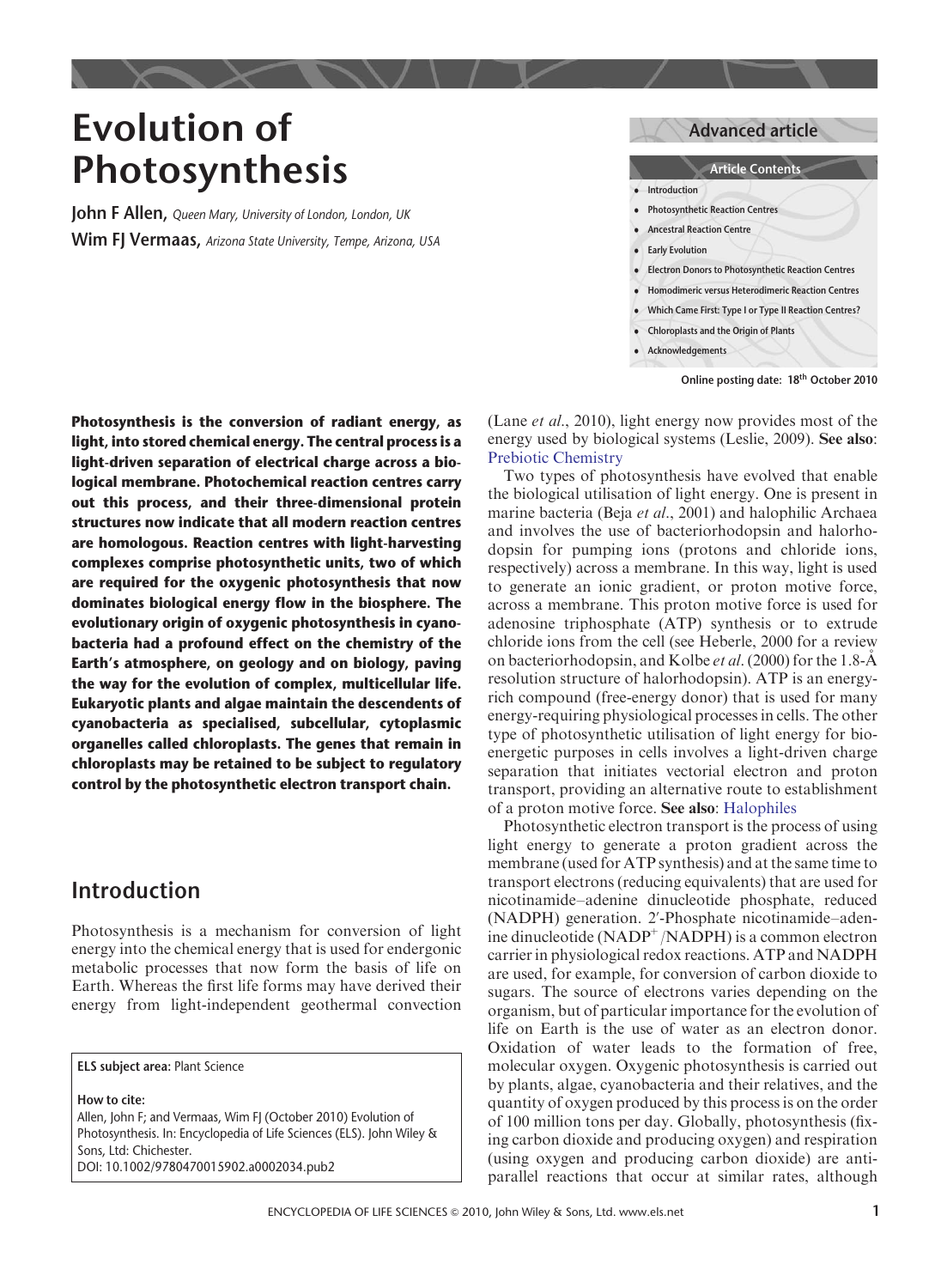sequestration of carbon in inorganic form (as carbonates and bicarbonates) has produced an excess of oxygen that is now at a steady-state concentration of approximately 20% by volume of the Earth's atmosphere (Dietrich et al., 2006). In contrast, the quantity of carbon dioxide in the air reached, geologically, an all-time low at 0.03% before the industrial revolution and large-scale fossil fuel-burning. See also: [Biogeochemical Cycles](http://dx.doi.org/10.1038/npg.els.0000343)

In addition to oxygenic photosynthesis, photosynthesis using electron donors other than water is carried out in anoxygenic photosynthetic bacteria; this process generally operates under anaerobic conditions. In many cases, the main function of this anoxygenic photosynthesis (with electron donors other than water and therefore not leading to the production of oxygen) is generation of ATP. This type of anoxygenic photosynthesis uses protein complexes that must have derived from those of a photosynthetic ancestor common to both anoxygenic and oxygenic photosynthesis. Therefore, anoxygenic bacterial photosynthesis is likely to be very closely related to the oxygenic photosynthesis that takes place in plants, algae and cyanobacteria. An overview of photosynthesis in many of its aspects is provided in Blankenship (2002). See also: [Photosynthesis](http://dx.doi.org/10.1038/npg.els.0001309)

### Photosynthetic Reaction Centres

In photosynthesis, a reaction centre contains a chlorophyll molecule that receives absorbed excitation energy from other molecules and in which the decay of its resulting excited state causes loss of an electron to an acceptor. The reaction centre chlorophyll thus acts as an electron donor and becomes oxidised, while the primary electron acceptor becomes reduced. Photosynthetic reaction centres are also termed 'photochemical reaction centres of photosynthesis'. Operation, or turnover, of reaction centres can be detected by light-induced spectroscopic changes that report on this primary electron transfer. Isolation of reaction centres and structural studies show that all reaction centres, whether from bacteria, algae or green plants, have a common overall structure (Figure 1). They are composed of an integral membrane protein complex of essentially a homodimeric or heterodimeric nature to which pigments (carotenoids and chlorophylls) and redox-active cofactors (such as chlorophylls and quinones) are bound. Light energy is absorbed primarily by antenna pigments (chlorophylls and other pigments), which harvest light and transfer it to the reaction centre. Antenna pigments are either linked closely to the photochemical reaction centre (in a core antenna) or in separate protein complexes (in peripheral antennae). Reaction centres and most light-harvesting antennae are intrinsic to the biological membrane in which photosynthesis occurs. In bacteria, these membranes may be the cell membrane, or 'chromatophores', invaginations of the cell membrane that are topologically continuous with it. In eukaryotic plants and algae, photosynthesis occurs in subcellular organelles called chloroplasts, and the primary events of photosynthesis occur in an internal membrane



Figure 1 Generic model of a photosynthetic reaction centre in a membrane. The reaction centre consists of a homodimer or heterodimer of polypeptides (indicated by rectangles) that bind cofactors involved in electron transfer. A central component in the photosynthetic reaction centre is the primary donor, indicated by  $(ChI)_2$ , which is a dimer of chlorophyll a or one of its derivatives (such as a bacteriochlorophyll). Upon excitation by light energy, the primary donor transfers an electron through a chlorophyll (or derivative), Chl<sub>A</sub>, to another pigment, indicated by Chl<sub>B</sub>, which may be a (bacterio)pheophytin or a (bacterio)chlorophyll. This electron transfer takes place within 3–30 ps. Depending on the type of reaction centre, electron transfer can involve one or both of the pathways present in the dimeric reaction centre. In photosystem I-type reaction centres, electrons may flow along both branches (arrows with solid or dotted lines) through the chlorophylls to quinones ( $Q_A$  or  $Q_B$ ) and then to an iron–sulfur centre (FeS) and subsequent acceptors (A) on the cytoplasmic/stromal side of the membrane, without necessarily involving the other quinone in electron transfer. In photosystem II-type reaction centres, however, only one of the branches is used (solid lines), and the two Chls at the right are not involved in electron transfer; they are said to be on the inactive branch of the electron transport chain. The electron in photosystem II-type reaction centres is transferred from  $Q_A$  to  $Q_B$  through a nonhaem iron (Fe) and then to an acceptor (A) (such as another quinone) in the membrane. In both types of reaction centres, the oxidised primary donor is rereduced by a donor D, which may be either in the membrane or on the lumenal/periplasmic side of the membrane.

called the chloroplast thylakoid. Reaction centres drive electron transport within the thylakoid membrane, and photosynthetic electron transport moves protons from the chloroplast stroma to the thylakoid lumen, an internal compartment homologous with the periplasmic space of photosynthetic bacteria. See also: [Photosynthesis: Light](http://dx.doi.org/10.1038/npg.els.0001311) **[Reactions](http://dx.doi.org/10.1038/npg.els.0001311)** 

Photosynthetic reaction centres can be divided into two groups. One is the photosystem I-type (or FeS cluster-type) reaction centre group, and the other is the photosystem IItype (or nonhaem iron-type) group. Both catalyse a chain of redox reactions initiated by light energy. A main distinction between these two types of reaction centre is the redox midpoint potential  $(E<sub>m</sub>)$  range. As indicated in Figure 2, photosystem II-type reaction centres are able to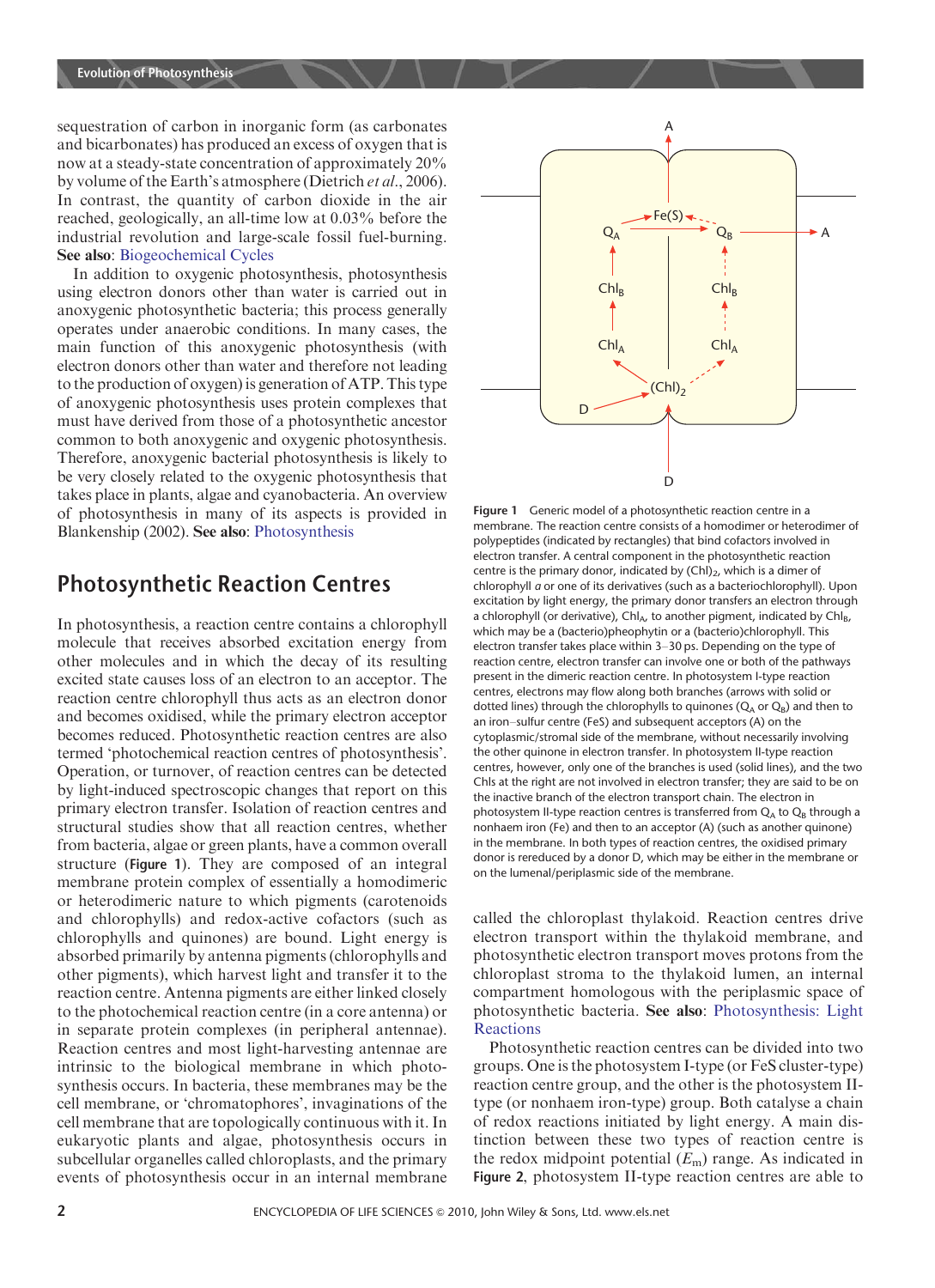

Figure 2 Electron transfer scheme for photosystem II-type (left) and photosystem I-type (right) reaction centres. Vertically, the electron transport components have been arranged according to their redox midpoint potential. A more negative midpoint potential means that components are stronger electron donors (reductants), and a more positive potential is indicative of a stronger oxidant. The two examples of photosystem II-type reaction centres indicated in this scheme are those from Rhodobacter sphaeroides, a purple nonsulfur bacterium (left), and photosystem II (middle left). The two examples of photosystem I-type reaction centres shown here are photosystem I (middle right) and the reaction centre from Chlorobium tepidum, a green sulfur bacterium (right). Abbreviations: A<sub>1</sub>, quinone-type electron acceptor (vitamin K<sub>1</sub> in photosystem I and in C. tepidum); BChl, bacteriochlorophyll; BPheo, bacteriopheophytin; Chl, chlorophyll; cyt, cytochrome; F<sub>A</sub>, F<sub>B</sub> and F<sub>X</sub>, Fe<sub>4</sub>S<sub>4</sub> centres; Fd, ferredoxin; hv, light; P870, P680, P700 and P840, the primary donors (Bchl a, Chl a, Chl a/a¢ and BChl a, respectively) in the reaction centres of R. sphaeroides, photosystem II, photosystem I and C. tepidum, respectively; PC, plastocyanin; Pheo, pheophytin (chlorophyll without a central magnesium ions) and  $Q_A$  and  $Q_B$ , the primary and secondary quinone-type electron acceptors (these quinones are ubiquinones in Rhodobacter, and plastoquinone in photosystem II).

use electron donors with very positive midpoint redox potentials but do not generate strong reductants (a typical electron acceptor is a quinone), whereas photosystem I-type reaction centres generate strong reductants (easily capable of  $NADP<sup>+</sup>$  reduction) and need electron donors of relatively low redox potential. In the case of oxygenic photosynthesis, the two types of reaction centres are both needed and work in series. In photosystem II, water serves as the ultimate electron donor. However, the  $E<sub>m</sub>$  of the ultimate electron acceptor at the acceptor side,  $Q_B$ , is too positive to be able to reduce nicotinamide–adenine dinucleotide  $(NAD^+)$  or  $NADP^+$  without having additional driving force (such as a proton gradient). In contrast, oxidised photosystem I-type reaction centres are rather weak oxidants and cannot oxidise water but can oxidise electron carriers that ultimately received their electrons from photosystem II. See also: [Photosystem II](http://dx.doi.org/10.1038/npg.els.0000669)

Another difference between the two types of reaction centre is the nature of the terminal electron acceptor. In photosystem I-type reaction centres, electrons go from the quinone (Figure 1) to  $Fe<sub>4</sub>S<sub>4</sub>$  centres that transfer electrons to ferredoxin or flavodoxin and eventually to  $NADP<sup>+</sup>$ . The structural homologue of  $F_x$ , the first electron-accepting Fe4S4 centre in photosystem I-type reaction centres, appears to be the nonhaem iron in photosystem II-type reaction centre. However, in contrast to  $F_X$ , the nonhaem iron does not serve as an electron transport intermediate under normal conditions. Instead, electrons pass from one quinone to a second quinone, which is subsequently released from the reaction centre complex into the membrane. See also: [Photosystem I](http://dx.doi.org/10.1038/npg.els.0000665)

Because of the functional differences between photosystem I-type and photosystem II-type reaction centres, these centres initially were once viewed as originating from different evolutionary lineages. However, there are two reasons why a single reaction centre ancestor is highly probable: (1) the reaction centres are so similar functionally that they can be described by one unified model (Figure 1 and Figure 2) and (2) the similarity between the two types of reaction centres is structurally compelling (Schubert et al., 1998). See also: [Mitochondria: Structure and Role in](http://dx.doi.org/10.1038/npg.els.0001380) [Respiration](http://dx.doi.org/10.1038/npg.els.0001380)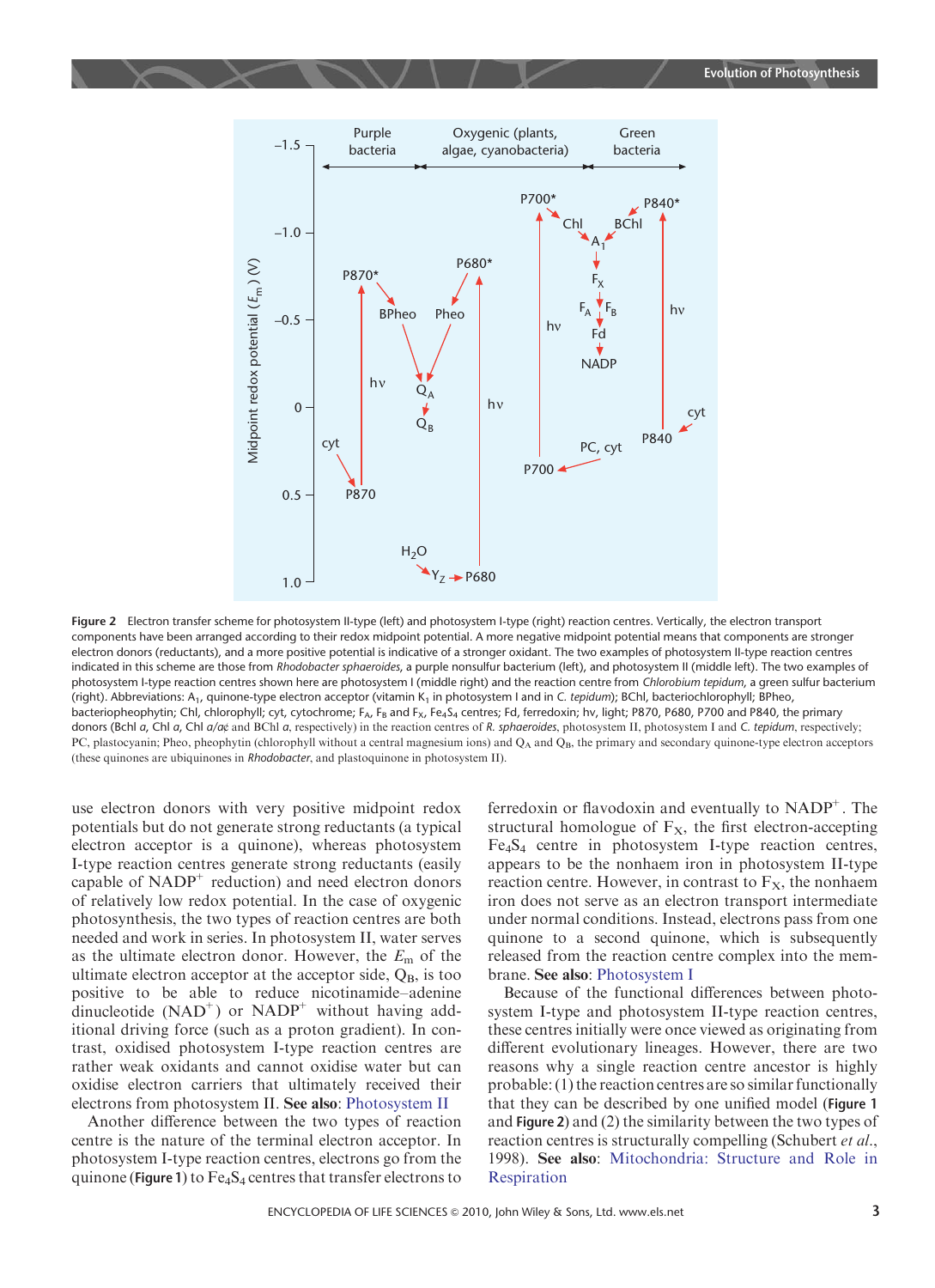# Ancestral Reaction Centre

Although it now seems clear that all photosynthetic reaction centres have a common evolutionary origin, the question remains as to what an ancestral reaction centre complex may have looked like and how reaction centres have evolved. Schopf (1993) has interpreted structures found in 3.5 billion-year-old stromatolites to be the remains of cyanobacteria. Therefore, reaction centres from cyanobacteria (oxygenic organisms with two different types of photosynthetic reaction centres operating in series) may be among the oldest photosynthetic structures. However, cyanobacterial photosynthesis has two features that are thought to be advanced: (1) the capability to oxidise water and produce oxygen and (2) two photosynthetic reaction complexes working in series. Therefore, if Schopf's interpretation is correct, one might assume that oxygenic photosynthetic organisms already existed in the early Archaean aeon (Olson, 2006). Alternatively, ancient stromatolites might have been built by anoxygenic precursors of cyanobacteria (Allen, 2005). Note that other authors argue that these stromatolites had an abiotic origin (Brasier et al., 2006). See also: [Earth: Changes Through](http://dx.doi.org/10.1038/npg.els.0001631) [Time](http://dx.doi.org/10.1038/npg.els.0001631)

The important questions that are still open are what the ancestral reaction centre may have looked like, what its origin may have been and what could have been the selection pressure for two types of reaction centres to develop. The function of the original reaction centre was probably the generation of both ATP and reducing equivalents. Arguing from this functional perspective, purple nonsulfur bacteria and green bacteria and heliobacteria fit the bill of potentially being close to the photosynthetic ancestor. Purple bacteria as well as presumably the green bacteria and heliobacteria have a predominantly cyclic electron transfer pathway in which electrons from the acceptor side are shuttled back to the donor side through the cytochrome  $b-c_1$  complex or its equivalent. A proton gradient results, which may be used for ATP synthesis, ion transport or other processes. On the basis of sequence comparison of enzymes involved in (bacterio)chlorophyll synthesis in photosynthetic organisms, it has been argued that purple bacteria are the most ancient photosynthetic organisms that still have living descendants (Xiong et al., 2000). However, the primary structure of the type II purple bacterial reaction centre is far removed from that of photosystems II and I, particularly in terms of the antenna system. A possible structural homology between type II reaction centres and cytochrome  $b$  (Xiong et al., 2000) is depicted in Figure 3. See also: [Electron Carriers: Proteins](http://dx.doi.org/10.1038/npg.els.0001373) [and Cofactors in Oxidative Phosphorylation](http://dx.doi.org/10.1038/npg.els.0001373)

One interpretation of this homology is that photosynthetic complexes in purple bacteria may have resulted from lateral gene transfer, even though the source of these genes is not apparent. None the less, because photosynthetic genes are located in major clusters in many purple bacteria, gene transfer events leading to introduction of an entire photosynthetic pathway would not need to be very complicated. Alternatively, the nonphotosynthetic close relatives of purple photosynthetic bacteria (including representatives of the genera Bradyrhizobium and Paracoccus) may have lost the ability to perform photosynthesis. In any case, the hypothesis that purple bacteria are the most ancient photosynthetic organisms with living descendants (Xiong *et al.*, 2000) does not seem to be supported by this line of evidence. See also: [Phototrophic Purple Bacteria](http://dx.doi.org/10.1002/9780470015902.a0021156)

Another possibility is that the ancestral reaction centre resembled a simple, probably homodimeric, photosystem I-type reaction centre, perhaps similar to that in heliobacteria or Chlorobium (Baymann et al., 2001). From this, the photosystems and the purple bacterial reaction centre may have developed by gene duplication and divergence events. All reaction centres, except those from Heliobacteriaceae and Chlorobiaceae (two families of photosynthetic bacteria), contain a heterodimeric pair of central polypeptides. These two bacterial families contain only a single reaction centre gene and are presumed to contain a homodimeric protein in their reaction centre. As a homodimeric arrangement is viewed to be more ancient than a heterodimeric one, one might expect the reaction centre in heliobacteria and Chlorobiaceae to be most related to the common ancestor. However, this is not clear from 16S ribosomal ribonucleic acid (rRNA) sequence analysis. According to this analysis, the two families with homodimeric reaction centres do not branch off particularly early in the phylogenetic tree and are closely interwoven with other groups (Woese et al., 1985; Stackebrandt et al., 1996). However, a large photosynthesis gene cluster of heliobacteria has been sequenced, and on the basis of these results, an evolutionary analysis of photosynthesis was presented (Xiong et al., 1998). In this analysis, heliobacteria were placed closest to cyanobacteria and, when genes not specific for photosynthesis were considered, were placed closest to Gram-positive bacteria (particularly bacilli). A close relationship between Chlorobiaceae and cyanobacteria is found by comparing sigma factor sequences (Gruber and Bryant, 1998); sigma factors are RNA polymerase subunits that are involved with promoter recognition (Shimizu et al., 2010). Cyanobacteria and bacteria with a homodimeric reaction centre are rather closely related phylogenetically. If the photosynthetic bacteria with a homodimeric reaction centre were evolutionarily ancient, this would support the notion that cyanobacteria are among the most ancient photosynthetic organisms (Bryant and Frigaard, 2006). See also: [Cyanobacteria](http://dx.doi.org/10.1038/npg.els.0000454)

# Early Evolution

In energy conversion by living cells, electron and proton transport are vectorial, which is to say that these reactions possess both magnitude and direction, in space – from one side of a membrane to the other. The earliest living cells are likely to have possessed the transmembrane gradient of hydrogen ion concentration that was later supplemented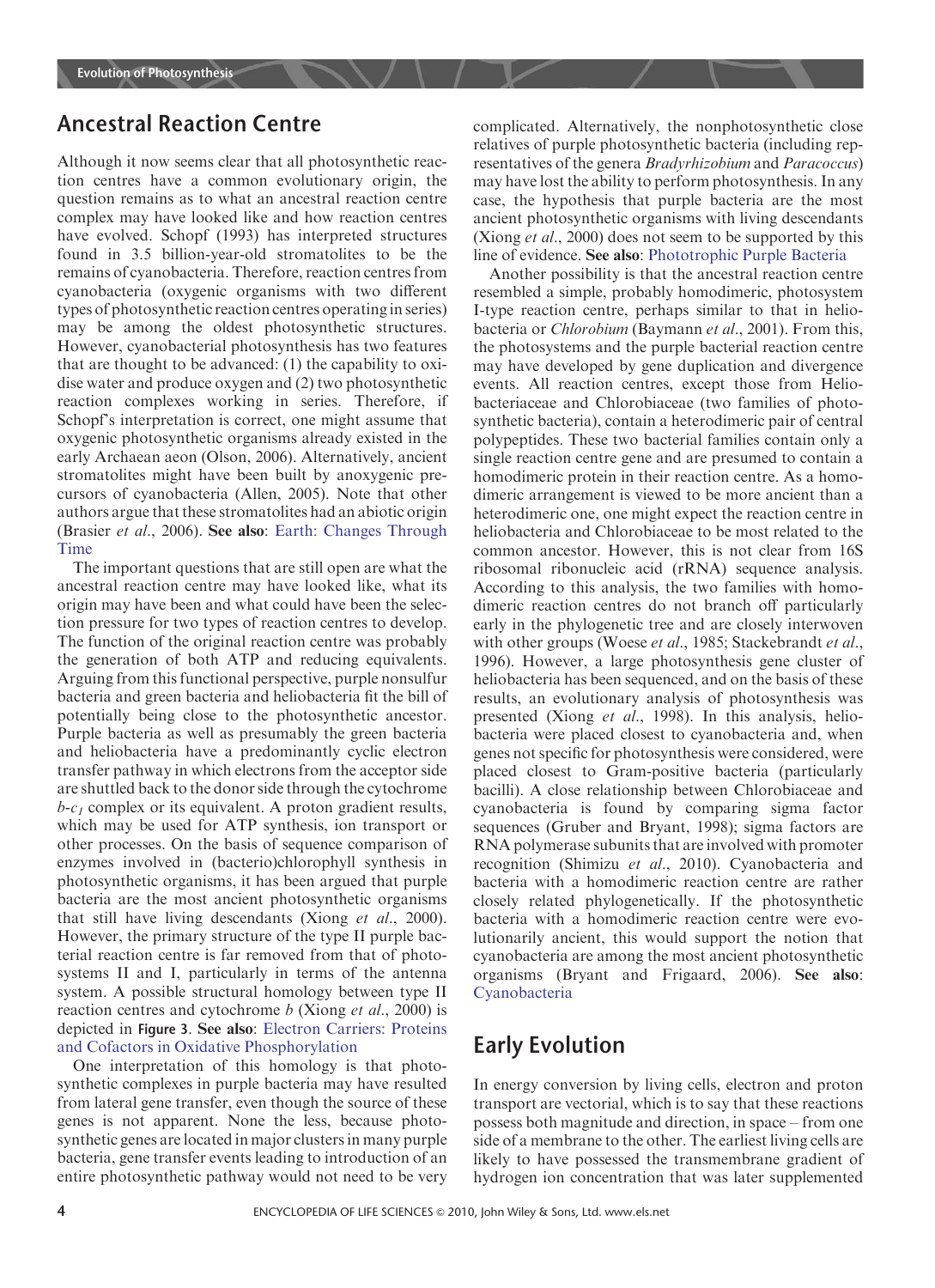

Figure 3 Possible structural homology between type II reaction centres and cytochrome b, as proposed by Xiong et al. (2000). Haem groups (red) of cytochrome b become substituted by chlorin rings (green) of (bacterio)chlorophyll and (bacterio)phaeophytin in the transition from cytochrome to reaction centre and occupy positions spanning the membrane by means of ligation to conserved histidine side chains (blue).

by biological electron transport, including photosynthetic electron transport (Lane et al., 2010). The fundamental feature of photosynthetic reaction centres is thus lightdriven, transmembrane charge separation. See also: [Cell](http://dx.doi.org/10.1038/npg.els.0001261) [Membrane Features](http://dx.doi.org/10.1038/npg.els.0001261)

Regardless of which type of reaction centre may have been most ancient, an important question is how the initial reaction centre may have formed. Even a heliobacterial homodimeric reaction centre has 11 membrane-spanning regions per subunit, and it is unlikely that such a complex structure would have formed spontaneously. As the simplest way to form a major membrane protein complex is to string together membrane-spanning domains, a first approach is to determine whether sequence similarities exist between individual transmembrane domains of antenna and reaction centre proteins. Alignment of individual transmembrane domains of these proteins shows several interesting patterns of evolutionary significance (Figure 4). First of all, many even-numbered transmembrane helices (going from the periplasmic/lumenal side to the cytoplasmic/stromal side of the membrane in the core light-harvesting antenna of the two types of photosystems as well as the chlorophyll Prochlorophyte chlorophyll binding protein A (PcbA)) have a common pattern. This similarity includes conservation of residues (such as histidine, asparagine and lysine) that may provide an axial ligand to magnesium ions in chlorophyll and conservation of the size of hydrophobic residues at many positions. See also: [Membrane Proteins](http://dx.doi.org/10.1038/npg.els.0000624)

It seems reasonable to interpret the weak similarities between single transmembrane regions of reaction centre and antenna proteins as evidence for a small number of common one-helix ancestors that have given rise to the diverse spectrum of reaction centre and antenna proteins known today. However, detailed structural information on all or most of these complexes will be needed to determine whether the sequence alignments presented here indeed represent structural similarities between single-helix regions. None the less, if this is correct, one may argue that multiple duplication events involving proteins, each with a single membrane-spanning helix, may have led to the formation of a myriad of different photosynthetic reaction centres and integral membrane antennae. A scheme outlining the possible duplication events is shown in Figure5. In this scheme, the most ancient reaction centre may be simpler than any of the existing ones and have consisted of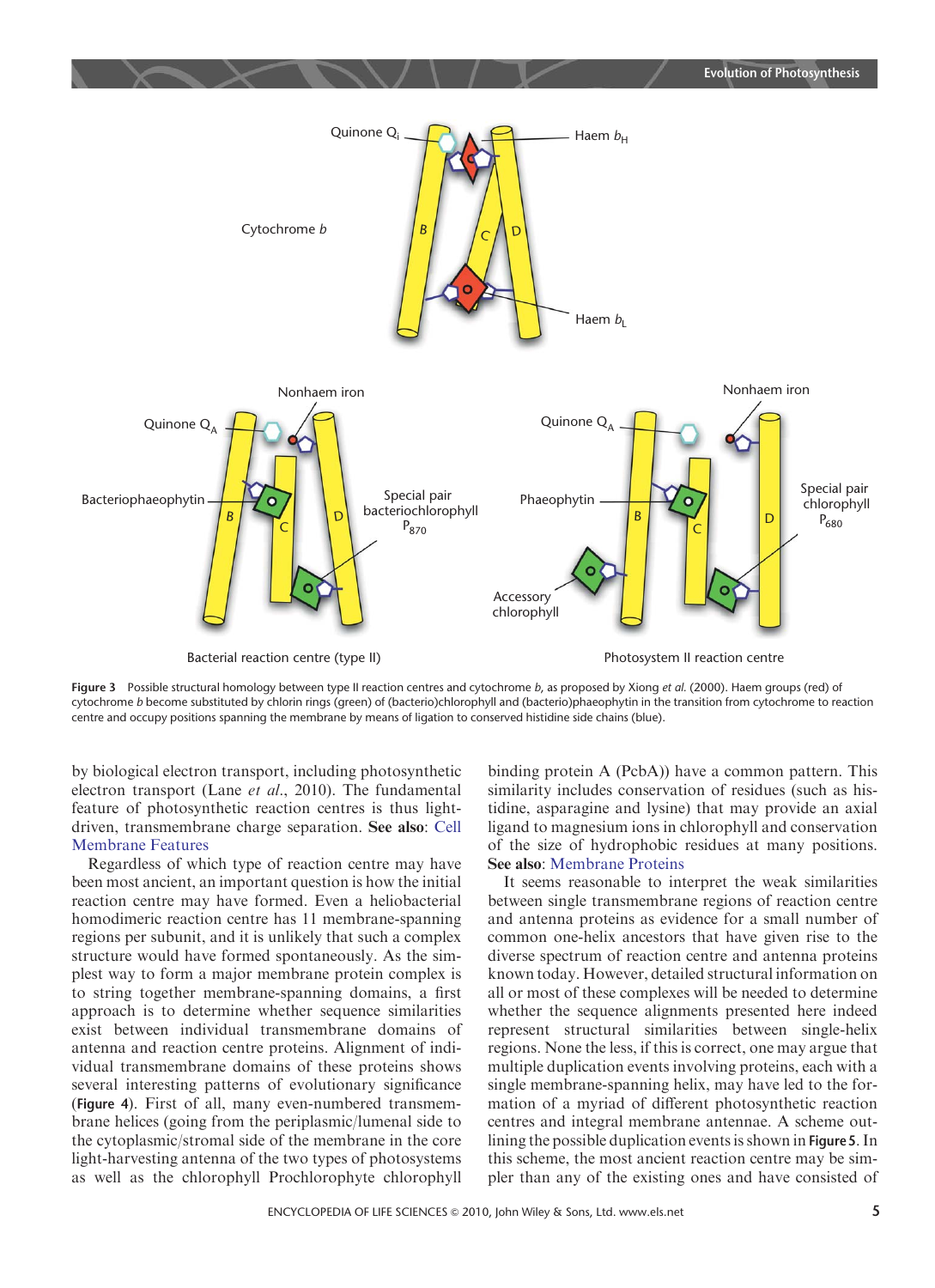

Limited set of ancestral one-helix proteins that (in oligomeric form) bind pigments

Figure 4 A possible evolutionary relationship between reaction centres and light-harvesting complexes. Initially, two small pigment-binding membrane proteins, each with a single membrane-spanning helix, may have given rise to a simple reaction centre by gene duplication, divergence and possibly fusion. Other but perhaps similar pigment-binding membrane proteins may have undergone duplication, divergence and fusion events, leading to multihelix core antenna proteins. Fusion of a core antenna and a reaction centre protein is expected to have led to homodimeric photosystem I-type reaction centres such as those of heliobacteria. The homodimeric reaction centres may have evolved to heterodimeric ones by another round of gene duplication and divergence. Core antenna proteins and five-helix reaction centre proteins may have duplicated to form heterodimeric photosystem II-type reaction centre complexes. Reaction centres from purple bacteria may have formed by combination of a heterodimeric photosystem II-type reaction centre with single-helix antenna proteins, possibly similar to one of the ancestral one-helix pigment-binding proteins.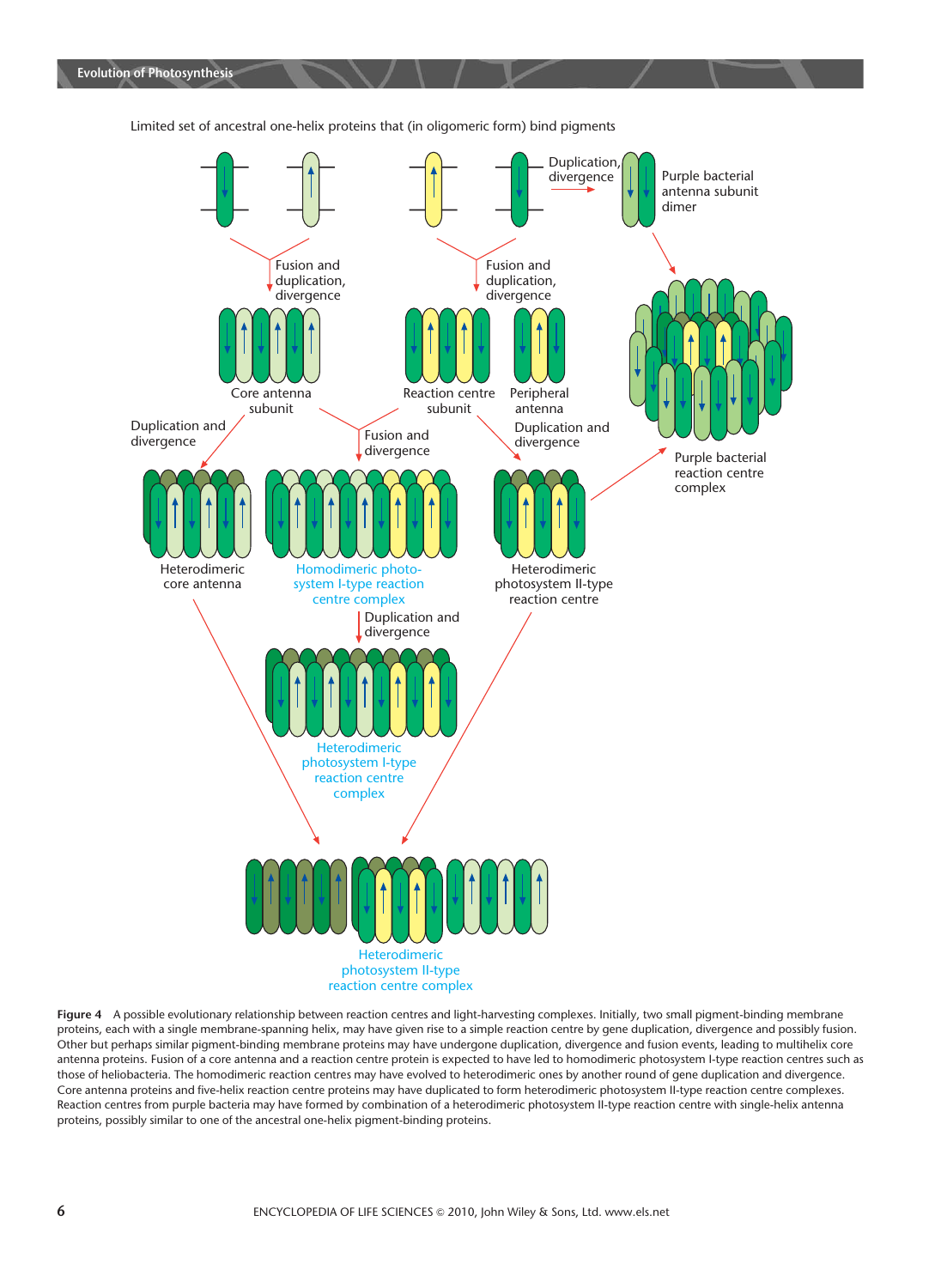#### Cytochrome *b*



Reaction centre (type II)



Reaction centre (type I)



Figure 5 Relationship between type I and type II reaction centres based on numbers and origin of their component transmembrane helices. A type II reaction centre has its origin in cytochrome b (as in Figure 3), and the core of the reaction centre consists of five membrane-spanning helices A to E. Gene fusion leads to addition of six additional helices (a to f) from a light-harvesting antenna protein to form the larger reaction centre core of type I reaction centres, including photosystem I.

transmembrane helices that together bound chromophores that were capable of redox reactions and that could eventually reduce an electron acceptor at the other side of the membrane. Antenna complexes may thus have been a later addition, using similar protein and pigment building blocks as for the reaction centre but not allowing redox chemistry of pigments. See also: [Light-harvesting Complex](http://dx.doi.org/10.1038/npg.els.0000663)

The scheme in Figure 5 suggests that the ancestral reaction centre subunit may have been of the five-helix (photosystem II-like) type. This may have functioned as a homodimer. The homodimeric photosystem I-type reaction centre may have evolved from this reaction centre by addition of six membrane-spanning helices per subunit, representing the antenna complex. The evolution of a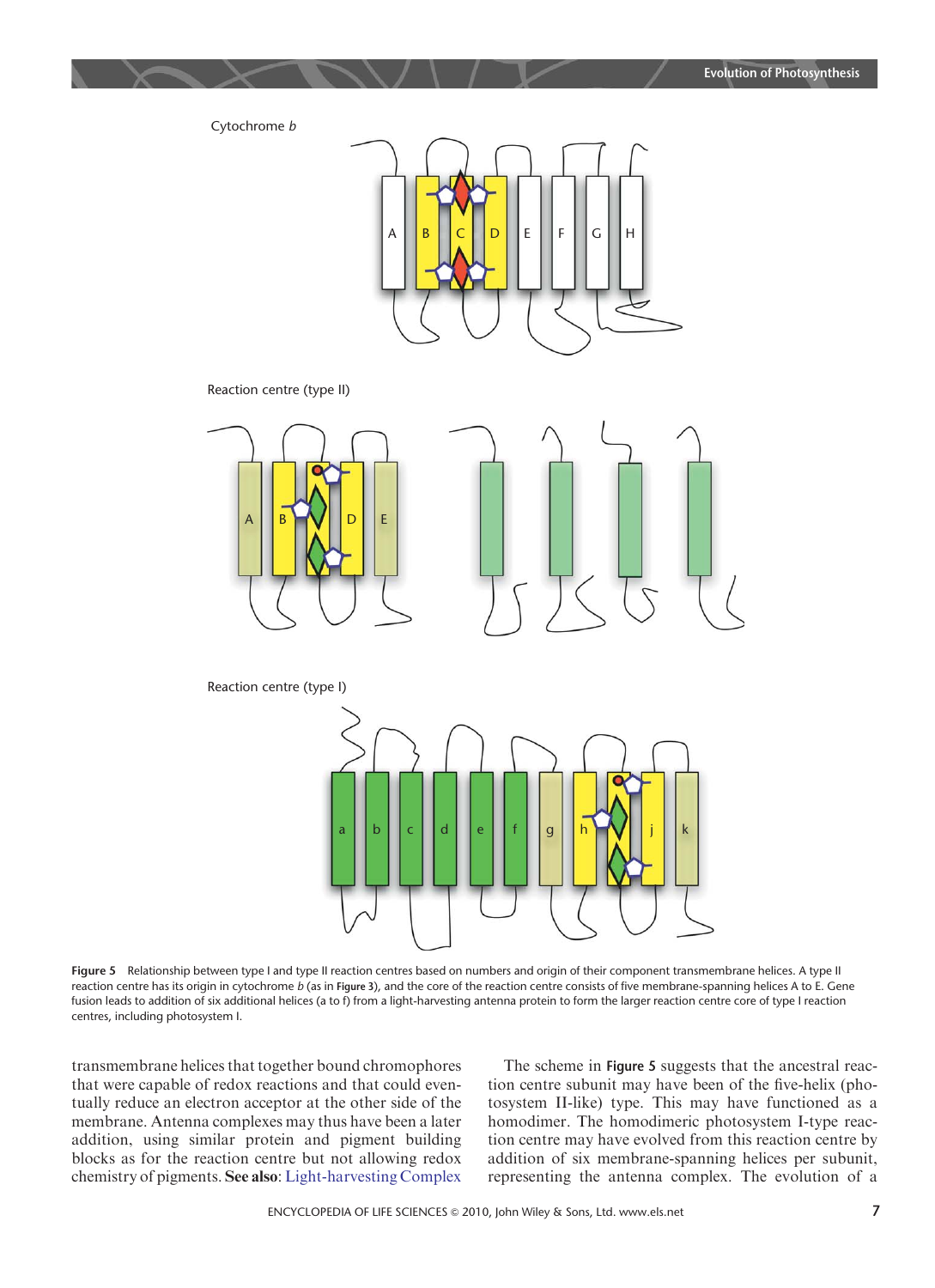putative homodimeric photosystem II-like reaction centre subunit to current photosystem II and purple bacterial heterodimeric reaction centres may have followed either of two paths. As the two reaction centre subunits of purple bacteria are closer to each other than to the subunits of photosystem II, the homodimeric ancestors of purple bacterial reaction centres and photosystem II may have split and only then may the heterodimer have developed independently in the two systems. The alternative, which is equally likely, is that heterodimeric reaction centres evolved before photosystem II and the purple bacterial reaction centres separated. The heterodimeric reaction centre would have merely served to distinguish the two acceptor-side quinones from each other, and subsequent evolutionary changes optimised reaction centre function under the conditions needed. Purely comparing the levels of sequence identity in the two systems does not necessarily provide an accurate picture, as it is likely that, in heterodimers, mutations in one subunit favour comparable mutations in the other subunit. A similar coevolution of pairs of mutations has been established for 16S rRNA. In any case, at the moment, the early evolution of reaction centre complexes remains speculative. See also: [Phylogeny](http://dx.doi.org/10.1038/npg.els.0000462) [Based on 16S rRNA/DNA](http://dx.doi.org/10.1038/npg.els.0000462)

# Electron Donors to Photosynthetic Reaction Centres

Another interesting question is what the ancient electron donors for photosynthesis may have been. If photosynthesis is operated solely in a circular fashion (from the cytochrome bc complex electrons return to the primary donor of the photosystem), no net electron donors are required. However, even though ATP can be generated in this process, no reducing equivalents that can be used for carbon dioxide fixation can be produced. To be capable of carbon dioxide fixation, external donors must be available. Assuming that the fossil record has been interpreted correctly and cyanobacteria are at least 3.5 billion years old, water has been used as an electron donor for photosystem II for a long time. To be able to use water as a source of electrons, a very high midpoint potential of the primary donor is required  $(>0.82 \text{ V})$  and a rather complex watersplitting system is used. Therefore, water may be a donor for only the more evolved photosynthetic apparatus. Instead, ferrous ion, sulfide or other easily oxidisable compounds may have been donors for the ancestral photosynthetic machinery. A reaction centre with a relatively low midpoint redox potential of the primary donor (such as the photosystem I-type reaction centre) may have evolved initially, as it could use light to convert rather weak reductants to stronger ones that could be used for carbon dioxide fixation. Therefore, a photosystem I-type reaction centre may have generated compounds suitable for carbon dioxide fixation. However, if water, a very poor reductant, is the source of electrons, the operation of two photosystems in series is needed to generate NADPH, the reductant for carbon dioxide fixation. In the evolution of water-oxidising systems, one may consider whether intermediate scenarios with other electron donors (such as hydrogen peroxide) may have occurred, presenting a transition from more reducing electron donors to water (Blankenship and Hartman, 1998). However, hydrogen peroxide is unlikely to have accumulated in the early atmosphere or even in cells, as catalase and peroxidases are likely to have been ancient inventions: these enzymes are necessary and ubiquitous as, in the presence of ferrous ions, hydrogen peroxide may form highly toxic hydroxyl radicals. Therefore, the hydrogen peroxide concentration may have been insufficient to provide a major source of electrons. Instead, a reaction centre with a highly oxidising primary donor may have evolved that was capable of oxidising water and that subsequently acquired the capacity to do so more efficiently. See also: [Green Nonsulfur Bacteria;](http://dx.doi.org/10.1002/9780470015902.a0000457) [Green Sulfur Bacteria](http://dx.doi.org/10.1038/npg.els.0000458)

# Homodimeric versus Heterodimeric Reaction Centres

The scheme presented in Figure 5 more or less sidesteps the issue of whether photosystem II-type or photosystem Itype reaction centres are more ancient: taken at face value, the scheme would place them at roughly the same place evolutionarily. The original reaction centre complex may have consisted of a homodimer of five-helix subunits, but simpler scenarios cannot be excluded. In principle, a couple of transmembrane helices would already be sufficient to be able to bind all cofactors needed. As no organisms with a photosynthetic reaction centre resembling such a simple arrangement are known, the issue of what the ancestral reaction centre may have looked like remains purely within the realm of speculation. See also: [Protein Quaternary](http://dx.doi.org/10.1038/npg.els.0003120) [Structure: Subunit–Subunit Interactions](http://dx.doi.org/10.1038/npg.els.0003120)

In principle, a homodimer is generally viewed to be an evolutionary precursor of a heterodimer. However, this does not necessarily imply that the current homodimeric reaction centres, as found in heliobacteria and Chlorobium, are any older in a geological sense than the heterodimeric ones from, for example, purple bacteria or other photosystem II-type reaction centres. The reason for this caution is that one needs to consider the functional advantages that a heterodimeric reaction centre may have in the two cases: the evolutionary pressure towards a heterodimer may have been different in the photosystem II-type versus the photosystem I-type reaction centres. A heterodimeric reaction centre presents the opportunity to have electrons flow along only one branch and to distinguish functionally between the two quinones at the acceptor side. This is important for photosystem II-type reaction centres as the first quinone  $(Q_A)$  is reduced to the semiquinone form and is then oxidised rapidly by the second quinone  $(Q_B)$ , which serves as the 'two-electron gate'. At  $Q_B$ , two electrons are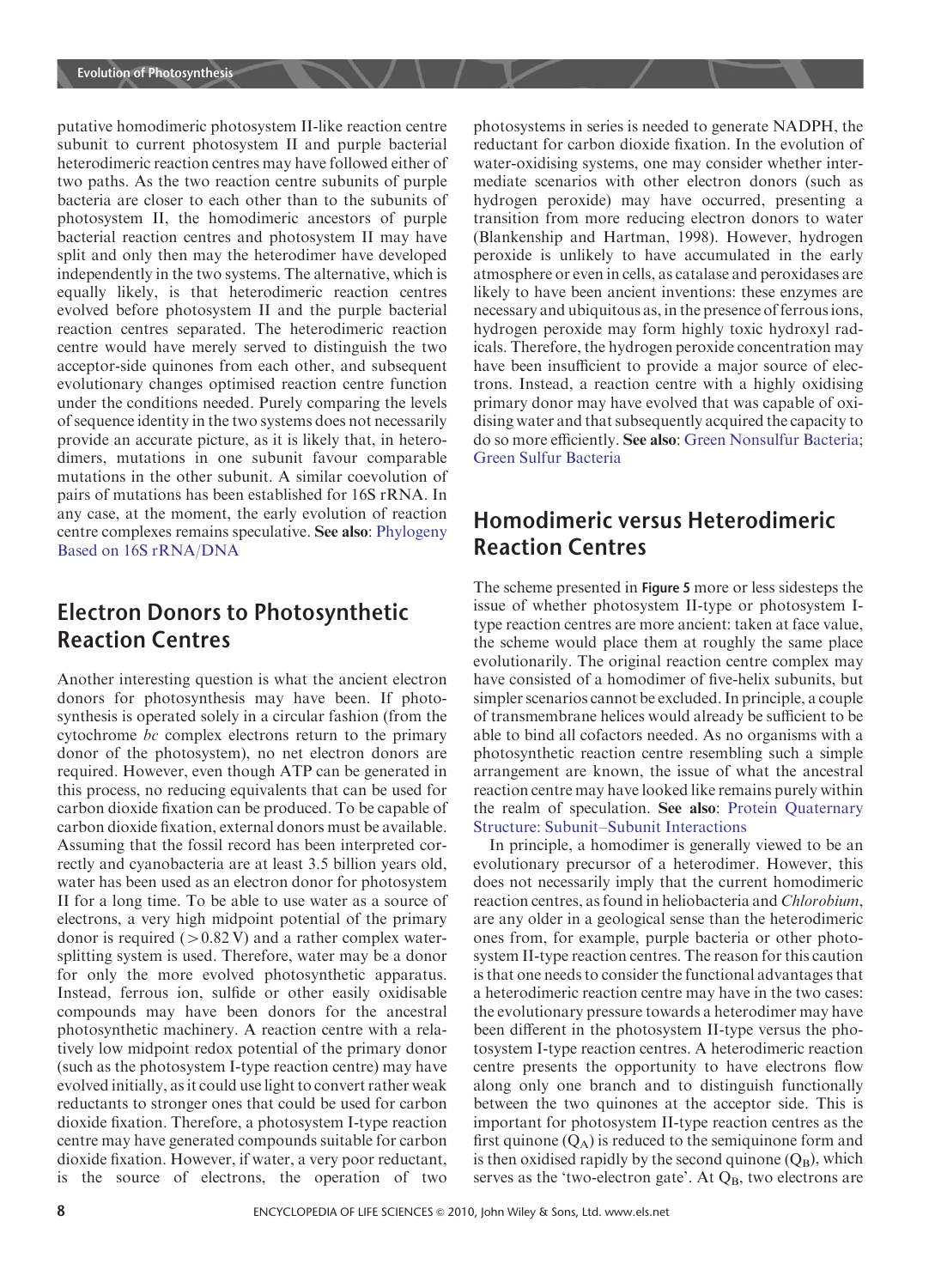gathered before reduced  $Q_B$  exchanges with the quinone pool in the membrane. Having a direct path of electron flow between  $Q_B$  and the primary donor would enhance recombination reactions and therefore reduce the efficiency of energy conversion. Therefore, an efficient photosystem II-type reaction centre seems almost to require a heterodimeric arrangement to obtain efficient photosynthetic reactions. This is less of an issue for photosystem I-type reaction centres, as electrons flow to  $F<sub>x</sub>$  and beyond in a set of one-electron redox reactions without stable accumulation of single charges on a quinone that may recombine readily with the oxidised primary donor. Therefore, the advantage of a heterodimeric arrangement in photosystem I-type reaction centres is less apparent than in photosystem II-type reaction centres. A heterodimeric reaction centre arrangement may be a virtual requirement for an efficient photosystem II-type reaction centre, and from the possible existence of cyanobacteria and photosynthetic oxygen evolution activity several billion years ago, it is apparent that this arrangement may already have formed very early on in the evolution of life. With this in mind, one needs to consider what steps are needed to generate a heterodimeric, photosystem II-type reaction centre versus a homodimeric, photosystem I-type complex. A change in several amino acid residues in the environment of the primary donor has been shown to have profound effects on its midpoint potential, and redox-active amino acid residues can be introduced close to the primary donor as well (Kalman et al., 1999). By analogy, the potential of the intermediate electron acceptor and of the quinone may be changed considerably by modifying the chemical nature of the cofactor or the cofactor's protein environment. Therefore, on an evolutionarily rather short time scale, it should be possible to change the redox midpoint potentials of the cofactors with a relatively small number of mutations. What may be a conceptually larger jump is to have the two quinones become functionally distinct, so that one serves as a one-electron acceptor  $(Q_A)$  and the other  $(Q_B)$  is a twoelectron acceptor with a more positive midpoint potential. This would require a heterodimeric arrangement.What has been the driving force leading to this heterodimeric arrangement is as yet unknown. See also: [Quinone](http://dx.doi.org/10.1038/npg.els.0000660) **[Cofactors](http://dx.doi.org/10.1038/npg.els.0000660)** 

# Which Came First: Type I or Type II Reaction Centres?

It is also possible to envisage that the first photosynthetic reaction centre was a charge-separating adjunct to an established electron transport chain and thus capable of both linear and cyclic electron transfer. Separation into type I and type II photochemical reaction centres would then have arisen by selection favouring one or other mode of electron transport, according to environmental availability of an electron donor (Figure 6). See also: [Photoautotrophy](http://dx.doi.org/10.1038/npg.els.0001424)

A further proposal is that type I and type II reaction centre genes were retained in a single, anoxygenic lineage, but never expressed at the same time, their expression being subject to a redox regulatory control of transcription that eliminated crosstalk between two electron transport chains, each functioning under special environmental conditions (Allen, 2005). The type I reaction centre was induced by availability of hydrogen sulfide as an electron donor. When hydrogen sulfide became depleted, type I genes were repressed and type II genes were induced, providing for a type II reaction centre driving purely cyclic, proton-motive electron transport for ATP synthesis in photoheterotrophic growth. This hypothetical, two-light reaction, anoxygenic phototroph might be the organism that built stromatolites before the advent of oxygenic cyanobacteria. See also: [Transcription Activation at Bac](http://dx.doi.org/10.1038/npg.els.0000855)[terial Promoters](http://dx.doi.org/10.1038/npg.els.0000855)

The scheme in Figure 6 also envisages the possibility of loss of the redox switch becoming selectively advantageous if, and only if, a catalyst of water oxidation (Allen and Martin, 2007) became adventitiously attached to the donor side of the type II reaction centre. The selective advantage of this arrangement was that electrons could flow, for the first time, all the way from water to ferredoxin and  $NADP<sup>+</sup>$ . See also: [Photophosphorylation](http://dx.doi.org/10.1038/npg.els.0001382)

### Chloroplasts and the Origin of Plants

In essence, little has happened to the light reactions of photosynthesis since the advent of oxygen evolution and the cooperation, in series, of photosystem I (Nelson and Ben-Shem, 2005) and photosystem II (Rutherford and Faller, 2003). However, the endosymbiosis that turned cyanobacteria eventually into chloroplasts (Martin et al., 2002) had consequences for the eventual colonisation of the land, because multicellular organisms could tap into and manage water supply in otherwise inhospitable environments. Terrestrial life also depends on the ozone layer of the Earth's atmosphere. Ozone absorbs ionising ultraviolet light and itself is a product of the free oxygen produced in photosynthesis. See also: [Plant Chloroplasts and Other](http://dx.doi.org/10.1038/npg.els.0001678) [Plastids](http://dx.doi.org/10.1038/npg.els.0001678)

The cyanobacterial ancestory of chloroplasts is indicated by the retention, in chloroplasts, of small, specialised, and yet still quasi-autonomous genetic systems (Martin et al., 1998). In eukaryotes, the genes for proteins of photosynthetic reaction centres are always located in chloroplast deoxyribonucleic acid (DNA) and never in the cell nucleus. Recent investigations (Puthiyaveetil et al., 2008; Shimizu et al., 2010) conclude that chloroplasts have retained not just the machinery of oxygenic photosynthesis but also prokaryotic elements of a conserved signal transduction pathway (Puthiyaveetil and Allen, 2009) that exerts regulatory control over transcription of the reaction centre genes contained in their DNA (Pfannschmidt et al., 1999). Thus, evidence is accumulating for the hypothesis that the function of cytoplasmic genomes is to provide for a direct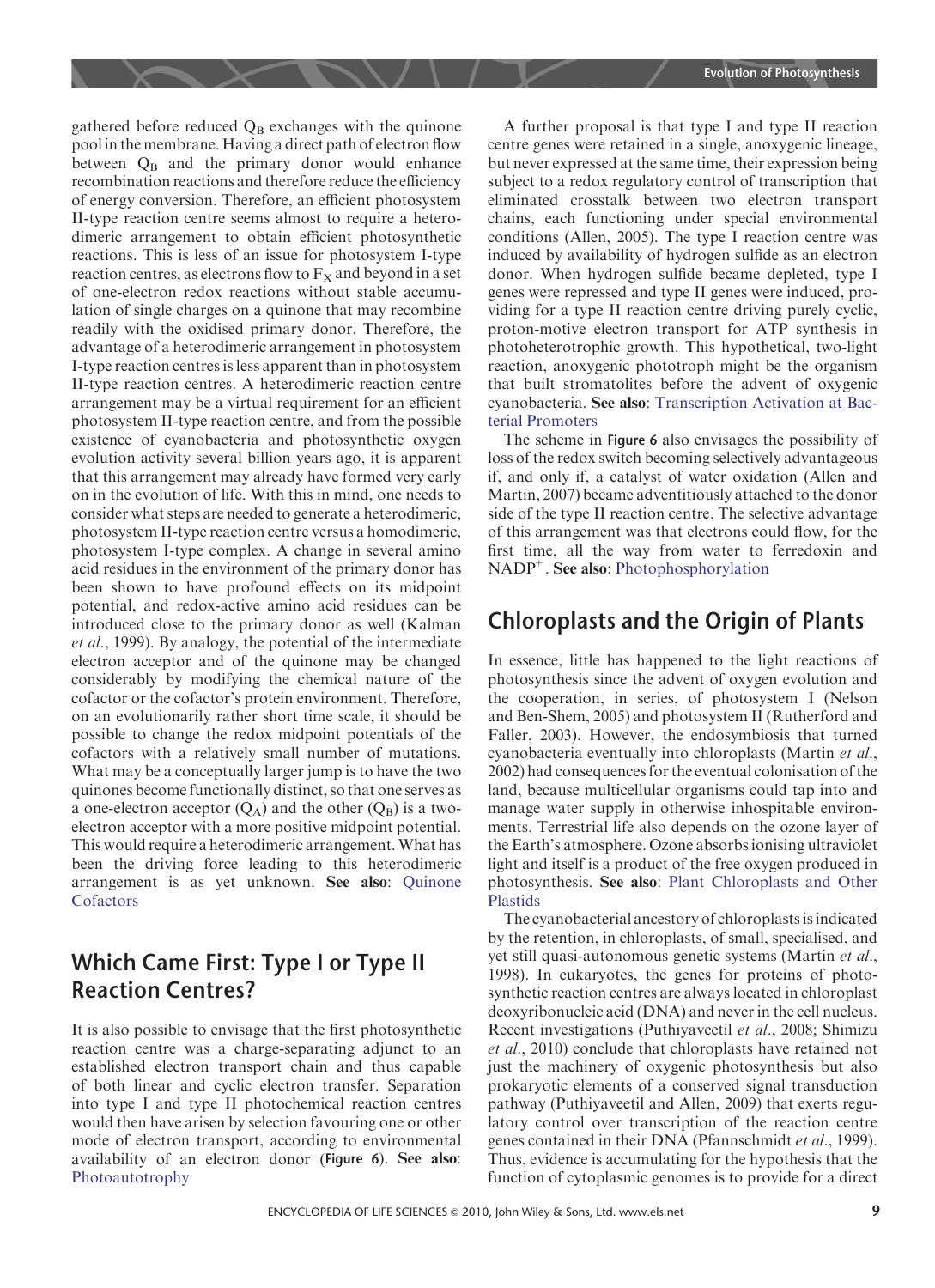

Figure 6 Retention of type I and type II centres, selected by a redox switch. Adapted from Allen (2005). Type I (RC I) and type II (RC II) reaction centres separate, allowing specialisation and eventual loss of the redundant reaction centre in photoautochemotrophic (type I-containing) lineages (e.g. Chlorobium and Heliobacillus spp.) and in photoheteroorganotrophic (type II-containing) lineages (e.g. Rhodobacter, Rhodospirillum spp.). However, a versatile, facultatively chemoautotrophic photosynthetic bacterium retains genes for both type I and type II reaction centres. In this hypothetical ancestor of cyanobacteria and chloroplasts, expression of type I centre genes in the presence of hydrogen sulfide is accompanied by silent type II genes. Type II genes are themselves induced under nonreducing conditions, when type I genes become repressed. Eventually, loss of regulatory control allows coexistence of type I and type II reaction centres, with complementary functions. In place of hydrogen sulfide, the type II centre, as photosystem II (PS II), oxidises water, liberating oxygen, and donating electrons to the type I centre, as photosystem I (PS I).

regulatory link between reaction centre gene transcription and the relative rates of electron transfer between photosystem I and photosystem II (Allen, 2003). See also: [Chloroplast Genome](http://dx.doi.org/10.1038/npg.els.0002016)

The ability to balance expression of genes for different classes of reaction centre may have been as decisive in the evolution of plants and eukaryotic algae as it was in origin of oxygenic photosynthesis in cyanobacteria (Allen, 2005). It is tempting to speculate that the same mode of action – redox regulation of gene expression (Bauer et al., 2003; Eraso and Kaplan, 2002) – is also achieved by evolutionarily conserved components.

# Acknowledgements

John F Allen acknowledges a research grant from The Leverhulme Trust. Wim FJ Vermaas acknowledges the Alexander-von-Humboldt research fellowship a grant from NASA (Astrobiology Program).

#### References

- Allen JF (2003) The function of genomes in bioenergetic organelles. Philosophical Transactions of the Royal Society of London. Series B, Biological Sciences 358: 19–37.
- Allen JF (2005) A redox switch hypothesis for the origin of two light reactions in photosynthesis. FEBS Letters 579: 963–968.
- Allen JF and Martin W (2007) Evolutionary biology—Out of thin air. Nature 445: 610–612.
- Bauer C, Elsen S, Swem LR, Swem DL and Masuda S (2003) Redox and light regulation of gene expression in photosynthetic prokaryotes. Philosophical Transactions of the Royal Society of London. Series B, Biological Sciences 358: 147–153.
- Baymann D, Brugna M, Mühlenhoff U and Nitschke W (2001) Daddy, where did (PS)I come from? Biochimica et Biophysica Acta 1507: 291–310.